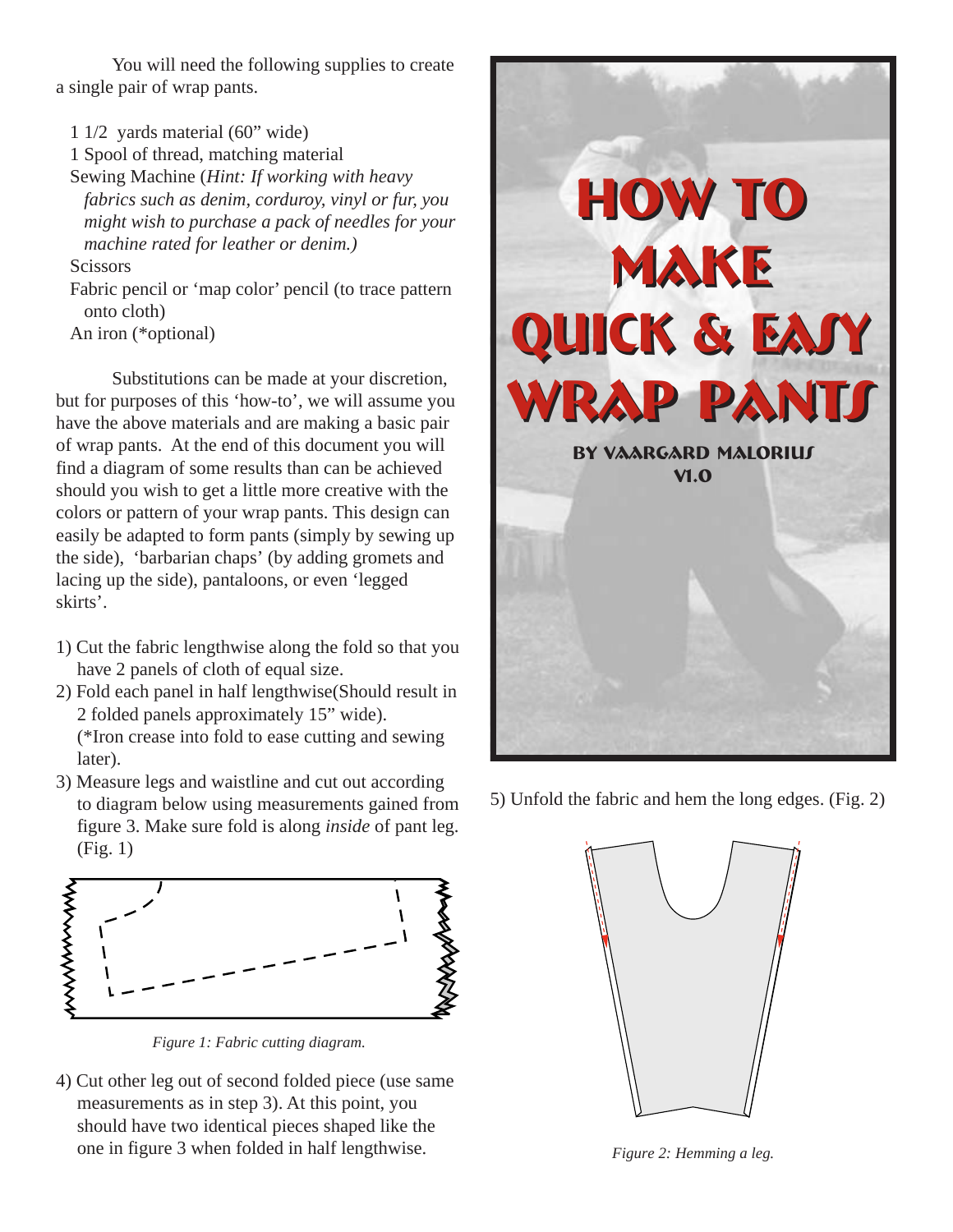

- 6) Repeat step 5 on the second pant leg. At this point, you should have two identical pieces that are hemmed along the length. (Fig. 2)
- 7) Place the two finished hemmed pieces good-side to good-side (the ragged edges of the hems should be facing outwards).
- 8) Sew along the curved edge about 1/8" from the edge of the fabric. (Fig. 4)



9) You should now have a fairly obvious pair of wrap pants minus the belts and ties (Fig. 5). Try them on for size and make any adjustments you might need for fit or comfort before going on to the remaining steps. Wrap pants should fit loosely and hang to the top of the foot (or higher). Keep in mind you will lose about 3" from the top and bottom when attaching the belts and ties.



*Figure 5: Wrap pants before attaching ties. Hems are shown extra-large for instructional purposes. Actual hems should be much narrower.*

#### **Attaching a belt**

If you intend to wear your wrap pants with a premade belt, it is easier to sew a belt channel than it is to sew a belt into the pants themselves. For belts that tie or buckle on the side, go to step 10. For belts that buckle (or tie) in the front, go to step 13.

If you are making ties rather than using a premade belt, proceed to step 18.

- 10) To make a belt channel, simply fold down a piece of fabric the width of the belt  $+1/4$  ". (Fig. 6)
- 11) Sew a hem about 1/8" from the edge of the folded down fabric. (Fig. 6)



*Figure 4: Sewing crotchline.*

*Figure 6: Sewing a channel for use with a conventional belt.*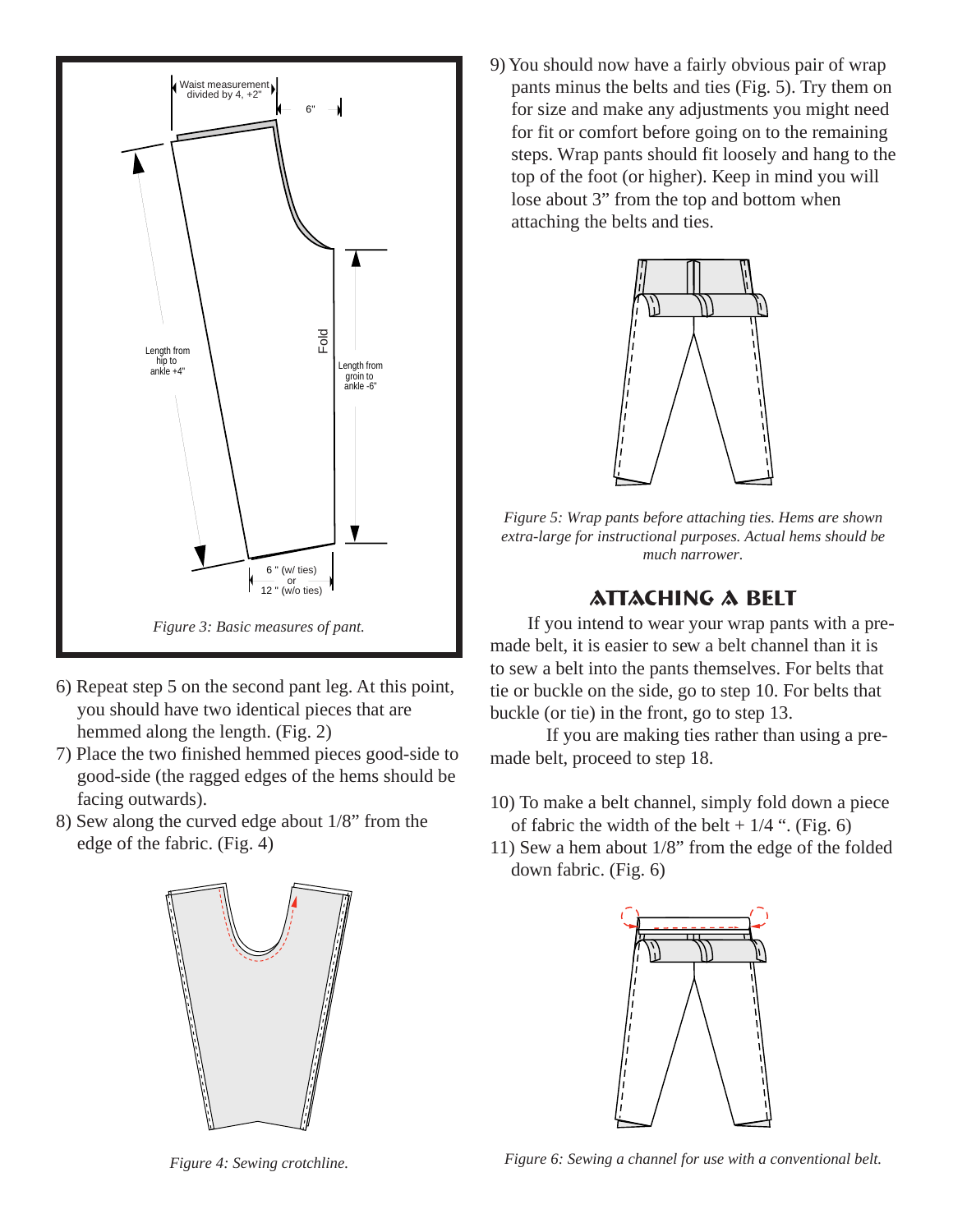- 12) Repeat step 11 on the opposite side of the pants if your belt can be knotted (buckled) at the side. This will finish the waistline for your pants and you may proceed to step 31.
- 13) If you wish to have your belt tie (buckle) in the front you need to make a few alterations to the top of what will be the front of the pants. Spread the fabric of the hems flat at the point where the two pants legs are joined at the top.
- 14) Reinforce the stitching on the hem the **twice** the width of the belt  $+1/2$  " on either side of the stitch that joins the two pants legs. Measure down the hem the width of the belt  $+1/4$  " and sew a reinforcing line perpendicular to the hem. (Fig. 7)



*Figure 7: Reinforcing the hem area.*



*Wrap pants hide the blue jeans worn underneath to present a more 'period' appearance than jeans alone would have.*

15) using scissors (or a seam ripper), carefully separate the two pant halves until you reach the reinforced stitching. (Fig. 8)



*Figure 8: Separating the hem.*

16) Fold one half of the pants the width of the belt + 1/2 " and stitch down. The new stitch should be at approximately the same point as the reinforcing stitch. (Fig. 9)



*Figure 9: Sewing half the belt channel.*

17) Repeat step 16 on the other half of the pants. This will finish the waistline for your pants if you are using a pre-made belt that buckles (or ties) in the front. Proceed to step 31.

# **MAKING THE BELT TIES**

- 18) If you are making the belt ties to go with your wrap pants, the first step is to cut 2 pieces of fabric  $4"$  wide by the girth of your waist  $+12"$ . These will become the belt ties.
- 19) Take one of the pieces and hem the short edges.
- 20) Fold this piece in half lengthwise, good side to good side (short edge hems should be facing outwards).
- 21) Sew the length of the belt tie.
- 22) Turn the belt tie inside out. When completed, you should have a long tube hemmed at both ends.
- 23) \*To make following steps easier, iron flat and stitch ends closed.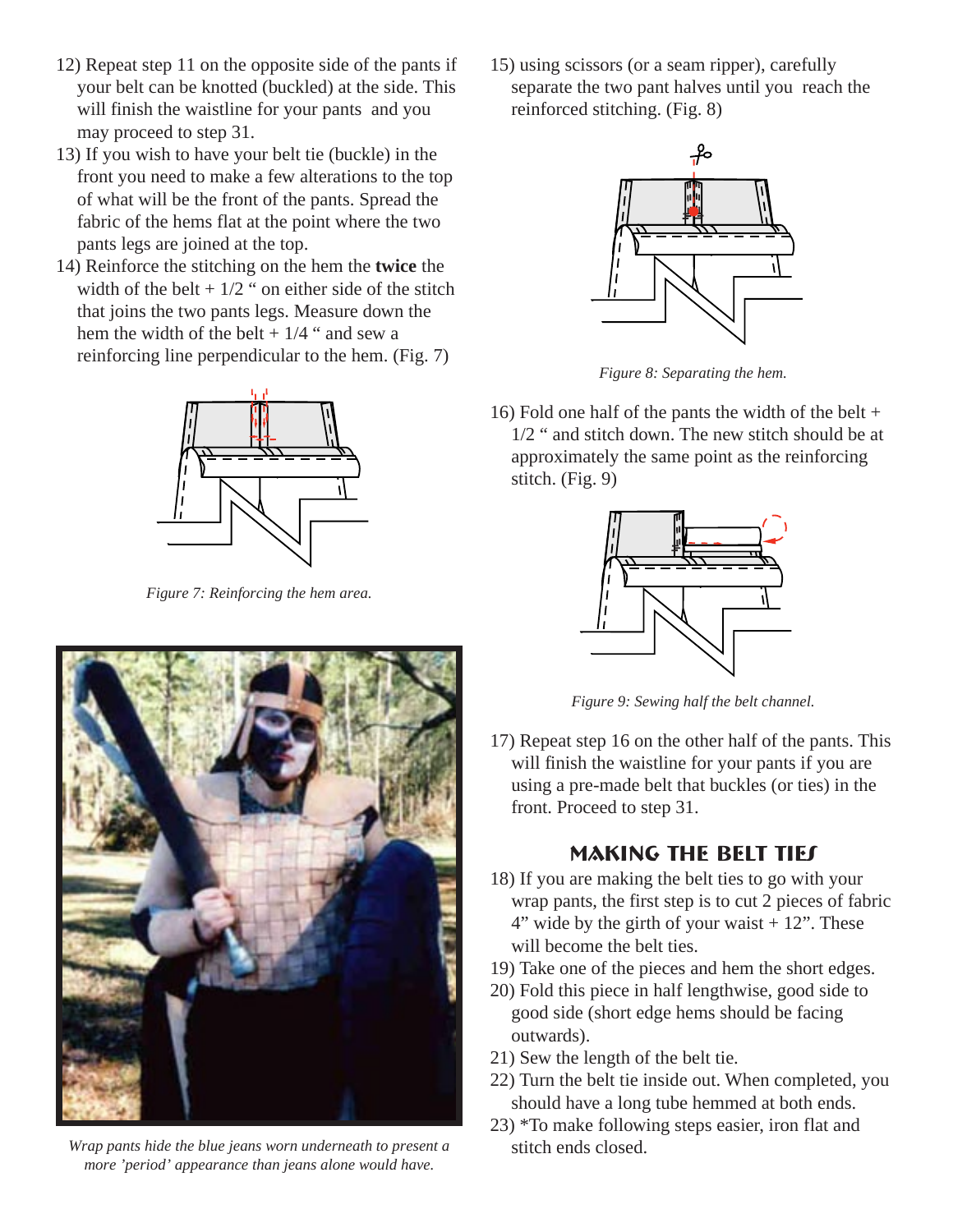

- 24) Repeat steps 19-23 on the second tie. When finished you should have two tubes of cloth the girth of your waist  $+11"(+/-)$ .
- 25) Fold one of the ties in half and determine their center. Mark this spot with a fabric pencil or piece of chalk.
- 26) Place the center of the tie on the hem of the two pant leg halves. (Fig. 10a)
- 27) Sew tie to inside of pants. (Fig. 10b)
- 28) Fold tie down **twice**. This will greatly reinforce the strength of the waistline and hide the cut edge of the pants fabric. (Fig. 10c)
- 29) Sew the length of the waistline again. (Fig. 10d)
- 30) Repeat steps 25-29 on the other side of the pants.

When completed, you will have finished the waistline of your wrap pants.

# **Making the leg ties**

If you intend to use your wrap pants without ties, you are finished (hem the leg ends first)! If you are unsure how to put on your wrap pants, please see the note at the end of this How-To.

If you followed the 'without ties' measurement of figure 3, all you need do is tie the loose corners of each pant leg together. If you intend to use ties, please go on to the next step.

31) Making the leg ties is almost identical to making the waist ties, but on a smaller scale. Cut 2 pieces of fabric 4" x 24".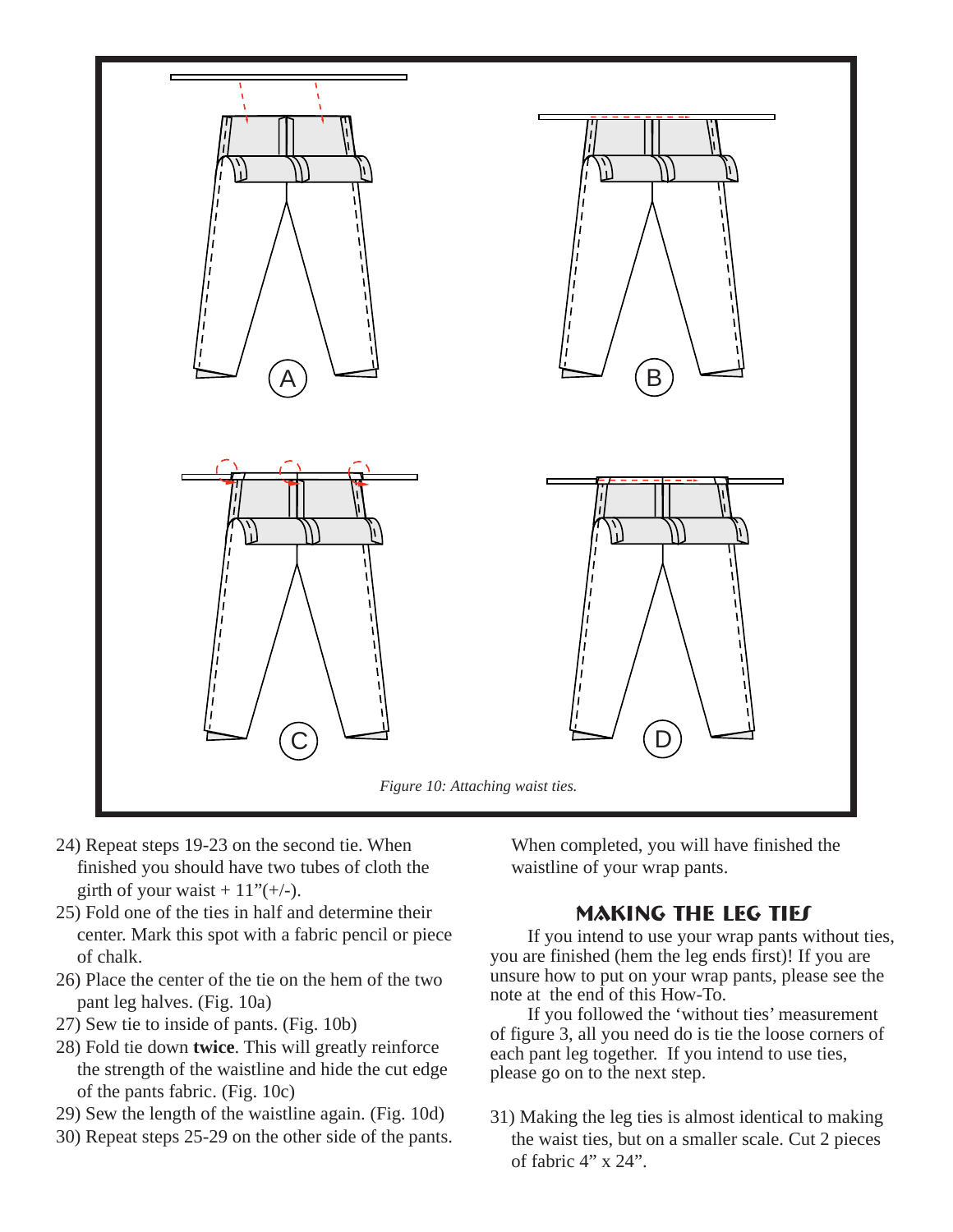- 32) Take one of the pieces and hem the short edges.
- 33) Fold this piece in half lengthwise, good side to good side (short edge hems should be facing outwards).
- 34) Sew the length of the leg tie.
- 35) Turn the leg tie inside out. When completed, you should have a long tube hemmed at both ends.
- 36) \*To make following steps easier, iron flat and stitch ends closed.
- 37) Repeat steps 32-36 on the second tie. When finished you should have two tubes of cloth about  $2"$  x  $23"(+/-)$ .
- 38) Fold one of the ties in half and determine their center. Mark this spot with a fabric pencil or piece of chalk.
- 39) Place the center of the tie on the center of the lower edge of one of the pants legs. (Fig. 11a)
- 40) Sew tie to inside of pants. (Fig. 11b)
- 41) Fold tie down **twice**. This will greatly reinforce the strength of the tie and hide the cut edge of the pants fabric. (Fig. 11c)
- 42) Sew the length of the leg edge again. (Fig. 11d)
- 43) Repeat steps 38-42 on the other leg of the pants. When completed, you will have finished your wrap pants!

### **Wearing wrap pants**

It can sometimes be a bit confusing getting wrap pants on the first time you wear them. The easiest way is to put them on is in the following manner:

1) Pull the two ties from the front of the pants behind your back and tie them together in a bow knot.

2) Bring the two ties from the back of the pants around in front of you and tie them together in a bow knot.

3) Tie the leg ties on the outside of each leg, or tie the corners if you elected to use the style that did not incorporate ties.

Wear your wrap pants out to the park and enjoy them!